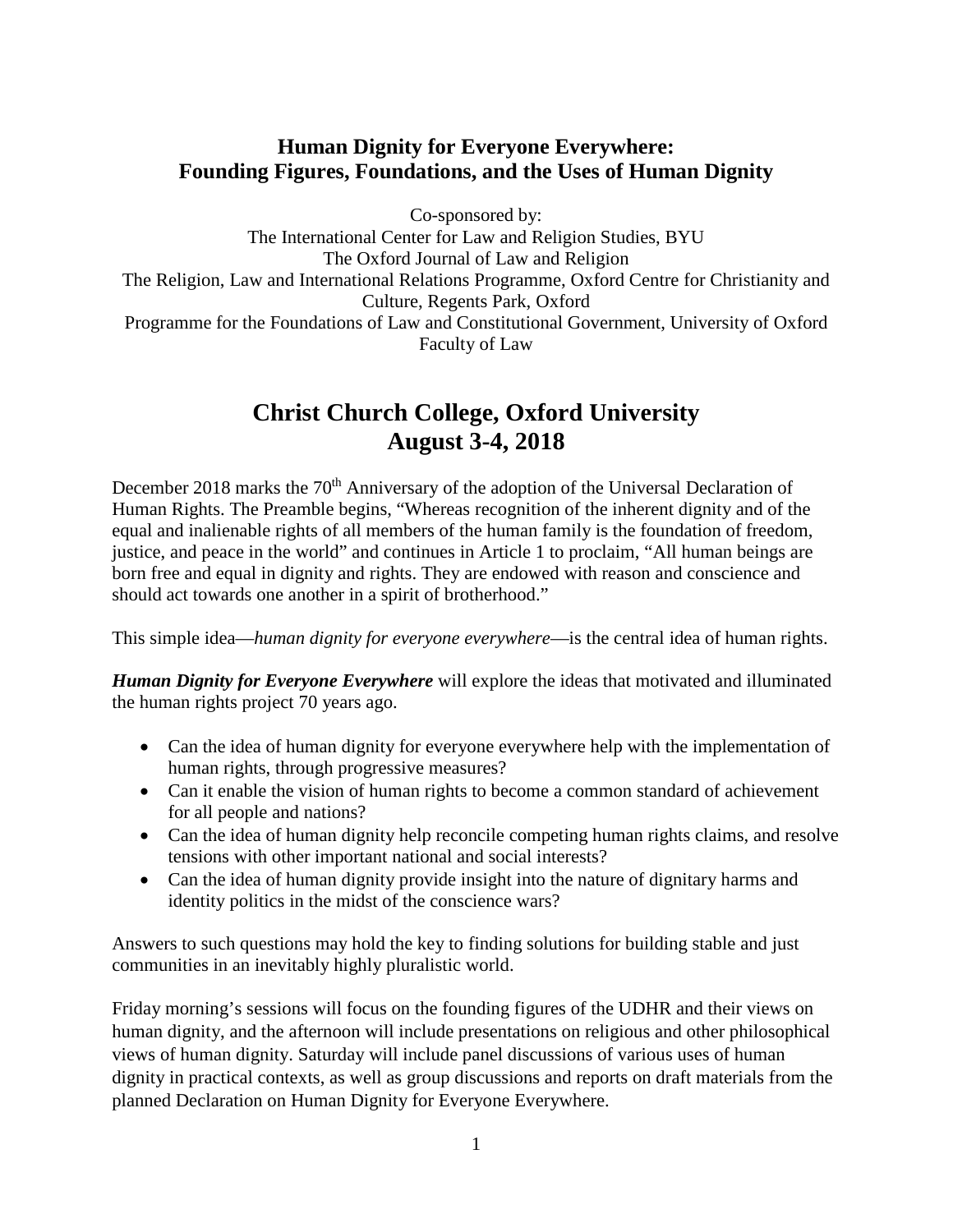### **Thursday, August 2**

#### **9:00 A.M. – 1:30 P.M.**

For those who arrive in time, you are invited to join the following roundtable discussion.

**Religious Voices and Human Rights**, Round Table Organized by Religion, Law and International Relations Programme at the Centre for Christianity and Culture, Regent's Park College, Oxford, at 1 Canterbury Road, Oxford OX2 6LU

#### **Friday, August 3**

#### **Morning Sessions:** *Founding Figures of the UDHR: Motivations and Observations*

These sessions will focus on the thinking about human dignity of several of the key founding figures of the Universal Declaration of Human Rights, including Eleanor Roosevelt, Charles Malik, and PC Chang.

#### **9:00—10:30 AM**

Welcome and Introduction, Ján Figel', Special Envoy for the Promotion of Freedom of Religion or Belief Outside the EU; Former European Commissioner for Education, Training & Culture; Former State Secretary of the Ministry of Foreign Affairs, Bratislava, Slovakia

#### Eleanor Roosevelt (USA)

Presented by Professor Brett Scharffs, Director of the International Center for Law and Religion Studies and Rex E. Lee Chair and Professor of Law, Brigham Young University Law School

#### Charles Malik (Lebanon)

Presented by Professor Peter Petkoff, Director of the Religion, Law and International Relations Programme, Regent's Park College, Oxford; Managing Editor of the Oxford Journal of Law and Religion; Senior Law Lecturer, Brunel Law School

#### **10:45 AM—12:15 PM**

Pen-Chun Chang (China)

"The Role of Human Dignity in PC Chang's Thought about Human Rights" Presented by Professor Pinghua Sun, China University of Political Science and Law, Beijing, China

"PC Chang, Human Dignity and the UDHR" Presented by Professor Hans Ingvar Roth, Professor of Human Rights, Stockholm University Institute for Turkish Studies (SUITS), Stockholm University, Sweden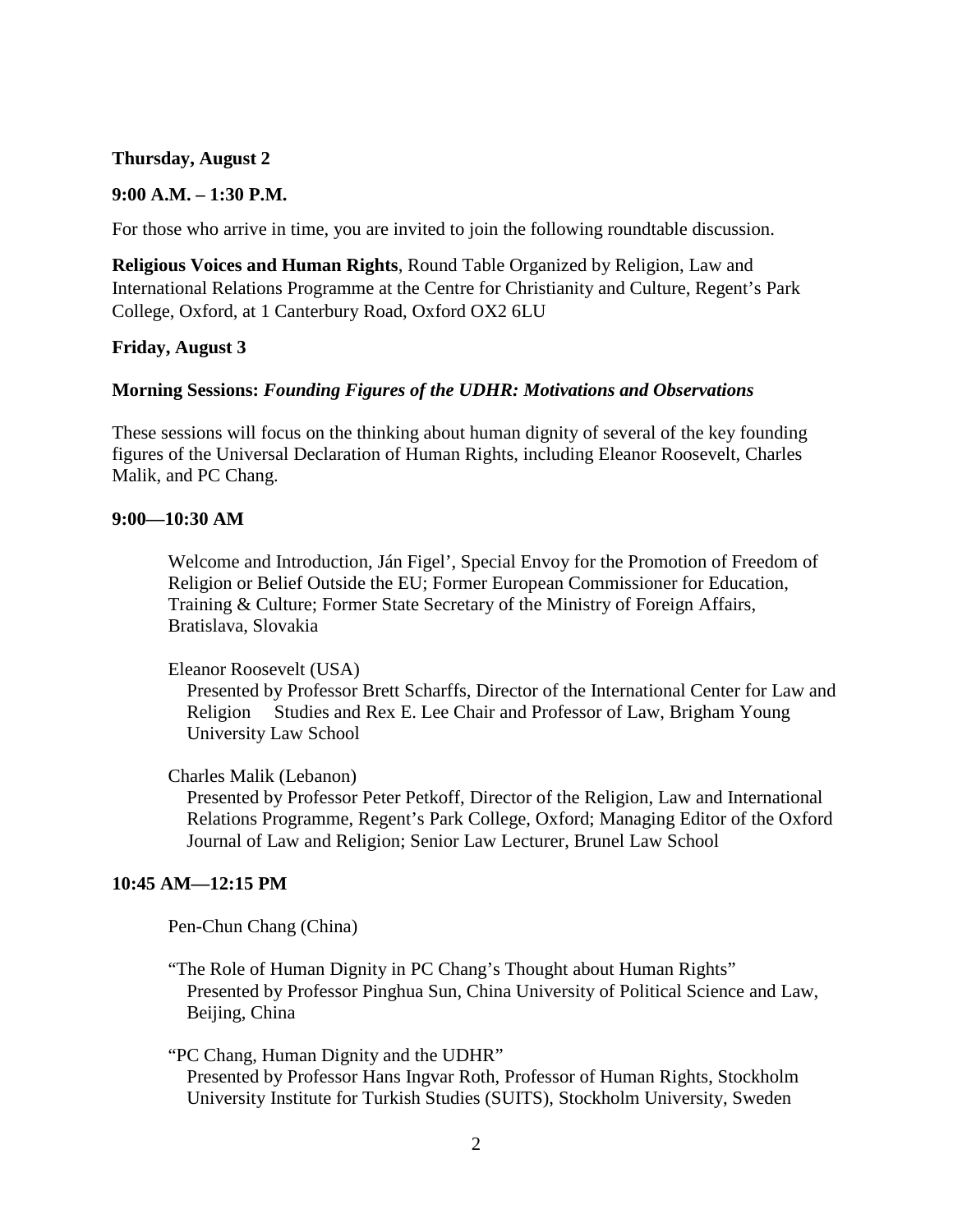# **12:30 PM Lunch at Christ Church**

# **Afternoon Session**: *Conceptual and Ideological Foundations of Human Dignity: Including Religious Approaches of Jewish, Christian, and Muslim and Non-Religious Approaches*

## **2:00—3:30 PM**

"Human Dignity and Vatican II"

Presented by Professor Alberto Melloni, Professor of the History of Christianity, University of Modena-Reggio Emilia, and Unesco Chair on Religious Pluralism and Peace

"Pope Francis on Dignity and Rights"

Presented by Dr. Joel Harrison, Senior Lecturer, Macquarie University, Sydney, Australia; Visiting Fellow, Foundations Programme for the Foundations of Law and Constitutional Government, University of Oxford

"Human Dignity and Jewish Law" Presented by Professor Haim Shapira, Professor of Law, Bar-Ilan University, Israel

# **3:45 – 5:30 PM**

"A Common Word: Conceptions of Dignity" Presented by Professor Paul Fiddes, Professor of Systematic Theology, University of Oxford; former Principal of Regent's Park College and Chair of the Faculty of Theology, Oxford

"The Foundations of Human Dignity to Abrahamic Religions: A Comparative View" Presented by Professor Joseph David, Visiting Professor (Adjunct) of Law, Yale Law School and Visiting Professor, Program in Judaic Studies, Yale University; Associate Professor of Law, Sapir Academic College, Jerusalem, Israel

"The Conception of Human Dignity Underlying the Indonesian Concept of Pancasila" Presented by Professor Dicky Sofjan, Core Doctoral Faculty in the Indonesian Consortium for Religious Studies (ICRS), Graduate School, Universitas Gadja Mada (UGM), Yogyakarta, Indonesia (read by Professor Jane Wise, Associate Director, International Center for Law and Religion Studies, BYU Law School)

"Materialistic and Atheistic Foundations of Human Dignity" Presented by Dr. Grégor Puppinck, Director General of the European Centre for Law and Justice (ECLJ); Member of the OSCE Panel fo Experts on Freedom of Religion or Belief

# **7:00 PM Dinner at The Folly, riverside restaurant**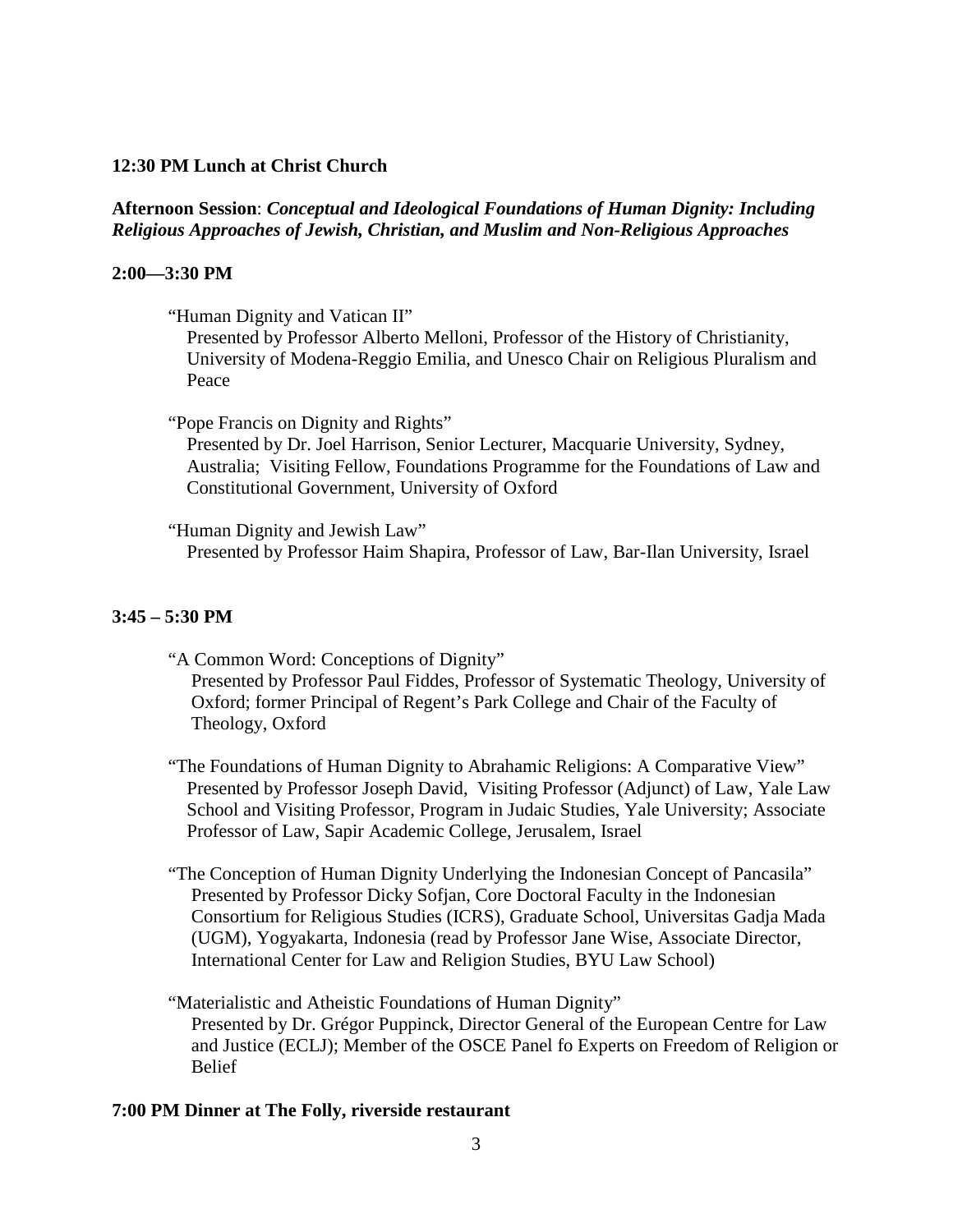#### **Saturday, August 4**

### **Morning Session**

#### **9:00 AM – 9:15 AM**

Welcome and Introduction, Ján Figel', Special Envoy for the Promotion of Freedom of Religion or Belief Outside the EU; Former European Commissioner for Education, Training & Culture; Former State Secretary of the Ministry of Foreign Affairs, Bratislava, Slovakia

### **9:00 AM—1:00 PM**

Five Panels of three or four participants organized around various topic groupings (listed below) will have each participant present for five to 10 minutes.

Our hope is that presenters will choose one or two of the bullet points below and elaborate or discuss how human dignity can be helpful in one or two of the following ways. In particular, we are hoping to share concrete, specific examples of the ways that human dignity can be a useful concept in actual situations.

# **Panel 1: Foundations, Objectives and Criteria for Facilitating a Deeper Understanding of Human Rights**

Chair: Brett G. Scharffs, BYU Law School

Human dignity for everyone everywhere is the *foundational idea* of human rights.

Human dignity for everyone everywhere is the key *objective or goal* of human rights.

Human dignity for everyone everywhere is the most useful *criteria* for evaluating laws, policies, and government actions for how well they accord with the goal of human rights.

Human dignity for everyone everywhere reminds us that human rights are *universal, inalienable, indivisible, interdependent and interrelated.* 

Human dignity for everyone everywhere is an idea that **can help depoliticize**, or perhaps even more importantly, **de-tribalize**, human rights.

Focusing concretely on human dignity for everyone everywhere can help *identify specific content* for a right that often seems quite abstract, or even empty.

Panelists: Professor Hans Igvar Roth, Professor of Human Rights, Stockholm University Institute for Turkish Studies, Stockholm University, Sweden

> Professor Joseph David, Visiting Professor (Adjunct) of Law, Yale Law School and Visiting Professor, Program in Judaic Studies, Yale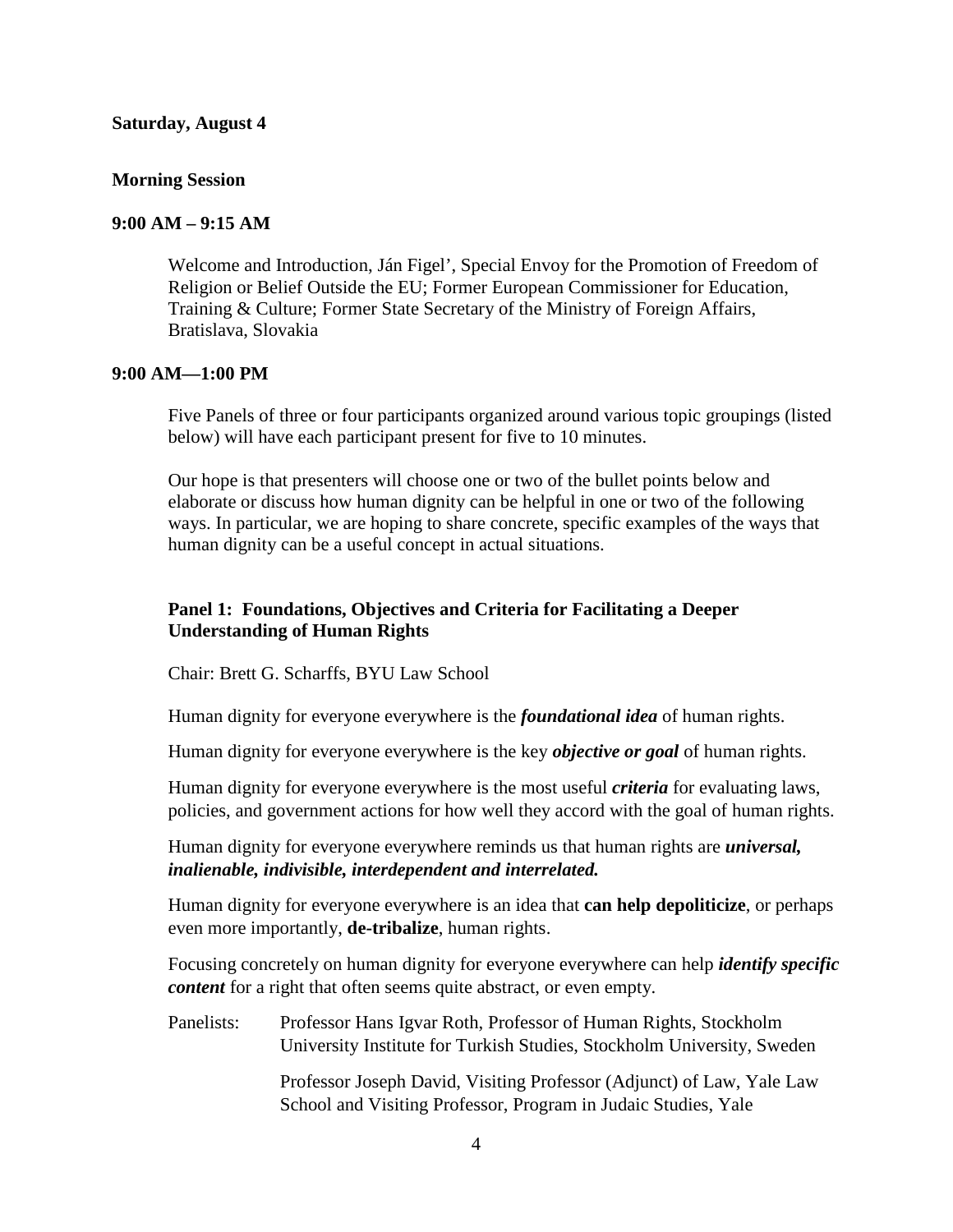University; Associate Professor of Law, Sapir Academic College of Law, Jerusalem, Israel

Professor Smillen Markov, Visiting Fellow, Oxford; Assistant Professor in Christian Philosophy, Theological Faculty, Univeristy of Veliko Turnovo, Bulgaria

Professor Renata Uitz, Chair (Director), Comparative Constitutional Law Program, Department of Legal Studies, Central European University, Budapest, Hungary

Professor Paul Fiddes, Professor of Systematic Theology, University of Oxford; former Principal of Regent's Park College and Chair of the Faculty of Theology, Oxford

#### **Panel 2: Finding Common Ground among Different Conceptions of Human Rights**

Chair: Ján Figel', Special Envoy for the Promotion of Freedom of Religion or Belief Outside the EU; Former European Commissioner for Education, Training & Culture; Former State Secretary of the Ministry of Foreign Affairs, Bratislava, Slovakia

Human dignity for everyone everywhere is the most promising *point of departure (or entry point)* for exploring and understanding the meaning of human rights.

Human dignity for everyone everywhere is a mechanism for facilitating *discussions between different conceptions* of a common concept.

Human dignity for everyone everywhere is the most promising basis for *finding common ground* regarding human rights and achieving an overlapping consensus, or finding incompletely theorized agreements, about the content and meaning of human rights.

Human dignity for everyone everywhere can *help build bridges* between various normative justifications of human rights, including religious and secular theoretical foundations for human rights.

Human dignity for everyone everywhere is the best basis for *teaching and educating* "to promote respect for these rights and freedoms." (UDHR, introductory proclamation)

Human dignity for everyone everywhere can *help overcome hostility towards or suspicion of* human rights.

Human dignity for everyone everywhere can help *reduce the volume and heat* that often accompany controversies that involve human rights.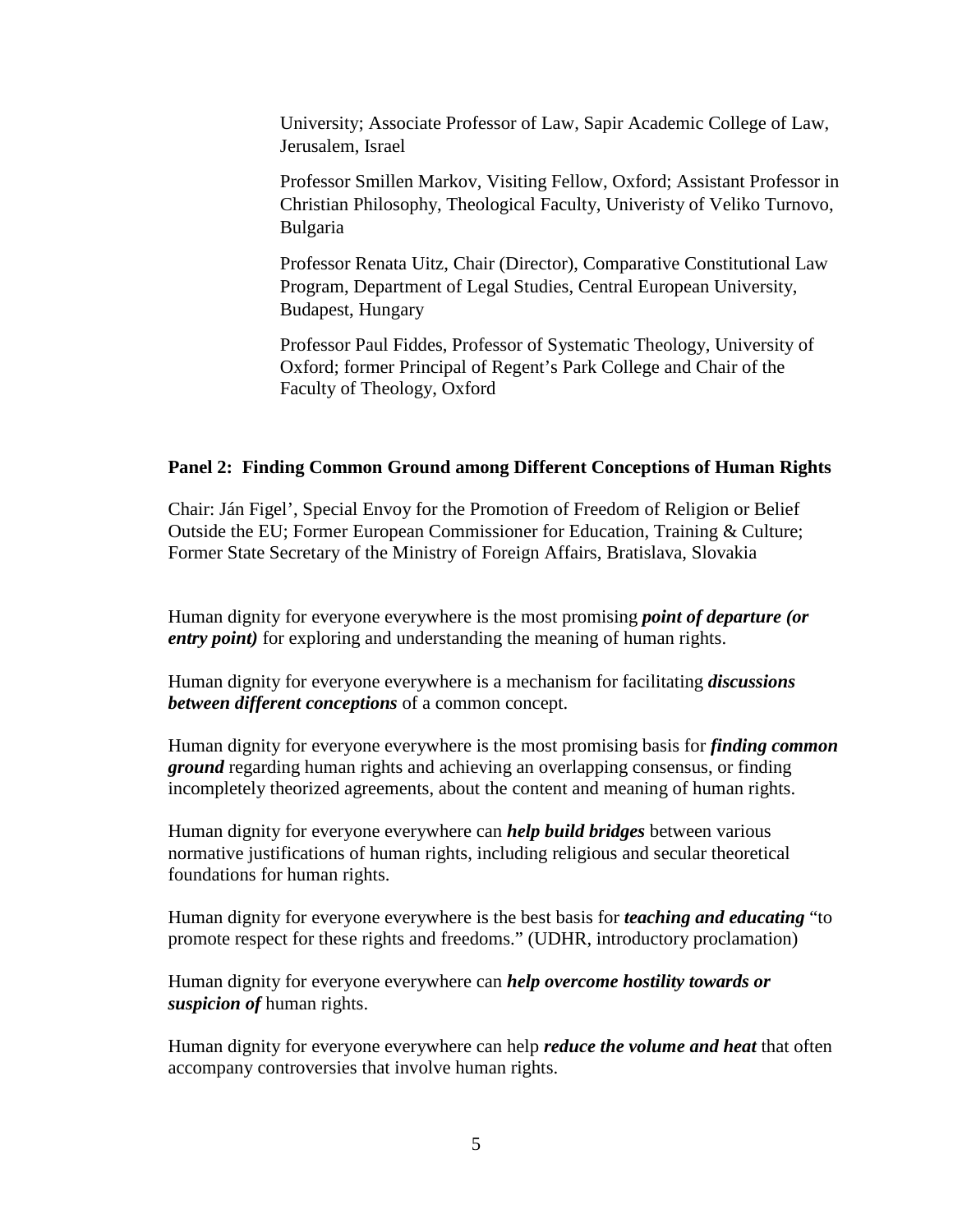Human dignity for everyone everywhere makes it *more difficult for advocates and opponents of human rights to be dogmatic and rigid* in their understanding of human rights.

Human dignity for everyone everywhere helps emphasize the underdeveloped concept in the UDHR that rights include *accompanying responsibilities*, not just of states, but of right holders, and of all human beings with respect to the rights of others.

Panelists: Dr. Chris Seiple, President Emeritus, Institute for Global Engagement; Advisor, Templeton Religion Trust; Senior Fellow, Jackson School of International Studies, University of Washington

> Professor Robin Fretwell Wilson, Roger and Stephany Joslin Professor of Law, Illinois College of Law; Director, Program in Family Law and Policy; Director, Epstein Health Law and Policy Program; Professor, Department of Pathology, College of Medicine, Champaign, Illinois

Professor Pinghua Sun, China University of Political Science and Law, Beijing, China

Professor Haim Shapira, Professor of Law, Bar-Ilan University, Israel

#### **Panel 3: Implementing and Realizing Human Rights**

Chair: Peter Petkoff, Director of the Religion, Law and International Relations Programme, Regent's Park College, Oxford; Managing Editor of the Oxford Journal of Law and Religion; Senior Law Lecturer, Brunel Law School

Human dignity for everyone everywhere is the key to *implementing* human rights.

Protecting the human dignity of everyone within its jurisdiction is the fundamental human rights *obligation of states* and other divisions of government.

Human dignity for everyone everywhere is the best basis for *finding "progressive measures*, *national and international, to secure"* the universal and effective recognition and observance of human rights. (UDHR introductory proclamation)

Human dignity for everyone everywhere is the best mechanism for *realizing human rights "as a common standard of achievement* for all peoples and all nations." (UDHR introductory proclamation)

Human dignity for everyone everywhere is powerful mechanism for *moving beyond narrowly legal solutions* to human rights conflicts.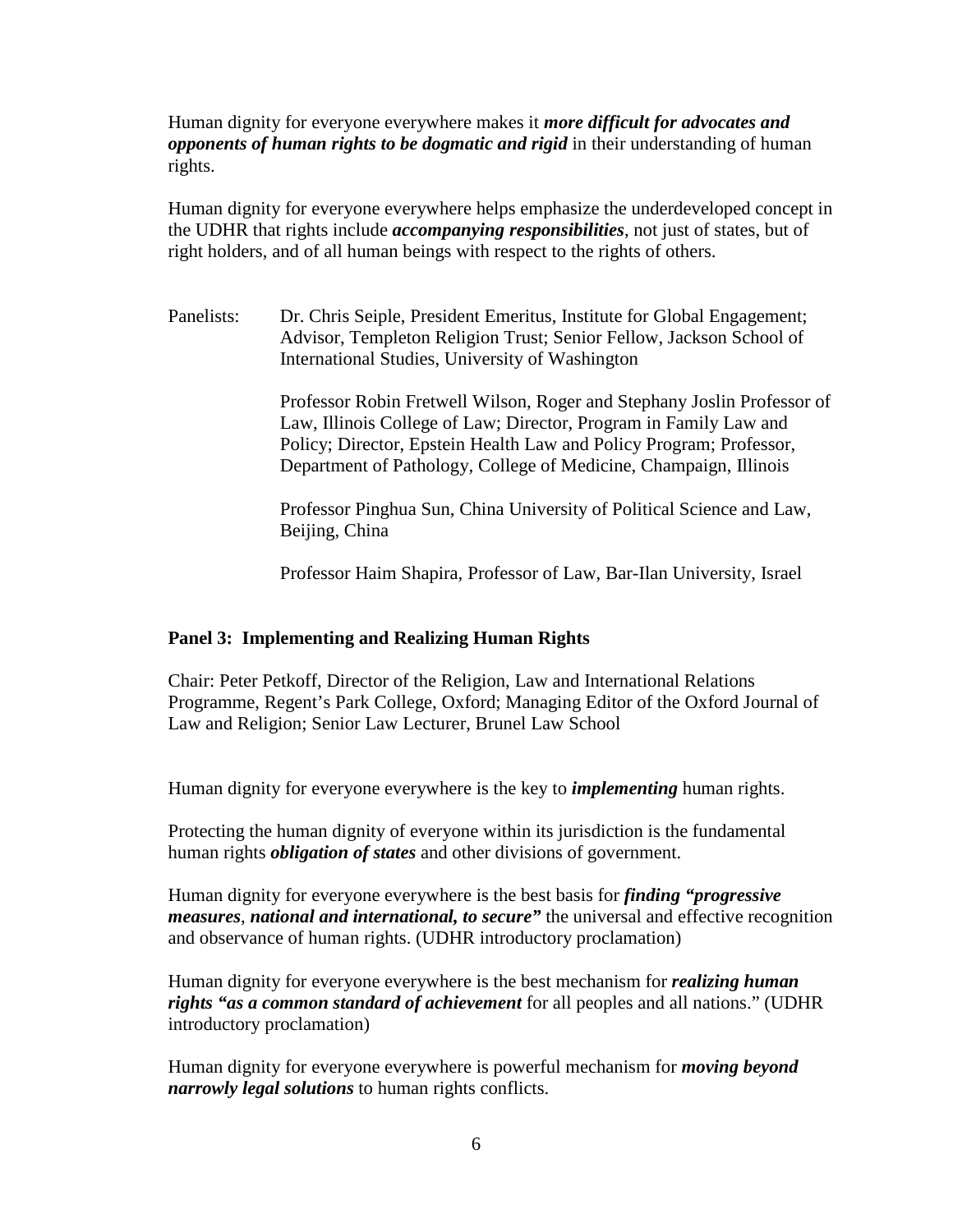Panelists: Dr. Eugenia Relaño Pastor, Max Planck Institute of Social Anthropology, Department of Law and Anthropology, Halle, Germany

> Dr. Merilin Kiviorg, Senior Research Fellow in Public International Law, University of Tartu, Estonia; President of the European Consortium for Church and State Research; member of the OSCE advisory panel on religious freedom.

Professor Paul Yowell, Associate Professor of Law, Oxford University; Fellow and Tutor in Law, Oriel College, Oxford

Professor W. Cole Durham, Jr., Susa Young Gates University Professor of Law and Founding Director of the International Center for Law and Religion Studies, Brigham Young University Law School, Provo, Utah

### **Short Break**

# **Panel 4: Reconciling and Adjudicating Human Rights**

Chair: W. Cole Durham, Jr., BYU Law School

Human dignity for everyone everywhere is a concept that can help *reconcile* competing human rights claims, as well as claims between human rights and other important national and societal interests.

Human dignity for everyone everywhere is a useful principle for *balancing* competing rights claims.

Human dignity for everyone everywhere can be especially helpful in reconciling and mutually vindicating competing claims between *equality (non-discrimination) and freedom (liberty).*

Human dignity for everyone everywhere is an important constitutional and legal principle for *adjudicating* rights claims.

Human dignity for everyone everywhere is a strategy moving towards balancing and towards an ideal of the *mutual vindication* of competing rights claims and other important interests.

Human dignity for everyone everywhere will help set the *boundaries of permissible limitations* of human rights and freedoms.

Panelists: Mark Hill QC; Honorary Professor of Law, Cardiff University; formerly Visiting Fellow at Emmanuel College, Cambridge; Extraordinary Professor, The University of Pretoria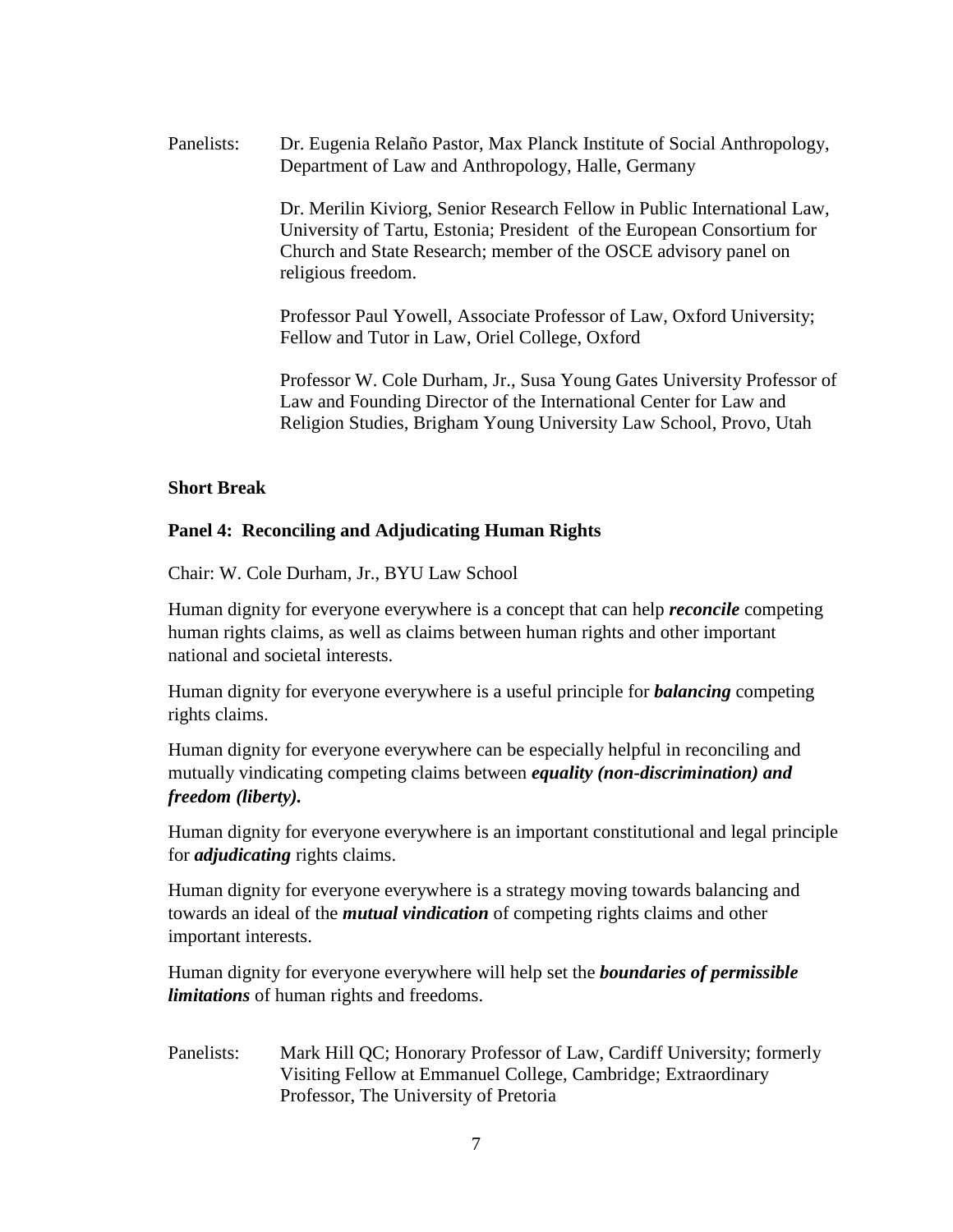Professor Catherine Dupré, Associate Professor in Comparative Constitutional Law, Director of Doctoral Studies, University of Exeter Law School, UK

Dr. Grégor Puppinck, Director General, European Centre for Law and Justice (ECLJ); Member, OSCE Panel of Experts on Freedom of Religion or Belief

Professor Peter Petkoff, Director of the Religion, Law and International Relations Programme, Regent's Park College, Oxford; Managing Editor of the Oxford Journal of Law and Religion; Senior Law Lecturer, Brunel Law School

#### **Panel 5: Responding to Distortions, Abuses and Hostility towards Human Rights**

Chair: Renata Uitz, Chair (Director), Comparative Constitutional Law Program, Department of Legal Studies, Central European University, Budapest, Hungary

Human dignity for everyone everywhere *helps avoid the distortion and avoidance of human rights* by authoritarian governments or others.

[OR: Human dignity for everyone everywhere can help states focus on their obligations to all people within their jurisdiction *and make it more difficult for authoritarian or oppressive states* to avoid their obligations to protect fundamental human rights of all people at all times.]

Human dignity for everyone everywhere *helps us evaluate claims involving dignitary harm*, or the right not to be offended.

Human dignity for everyone everywhere is a powerful mechanism for *understanding and evaluating "identity politics."*

Human dignity for everyone everywhere helps *avoid the instrumentalization* of human rights.

Panelists: Professor Nazila Ghanea, Associate Professor in International Human Rights Law, University of Oxford; Associate Director, Oxford Human Rights Hub and Fellow of Kellogg College, Oxford

> Professor Alberto Melloni, Professor of the Hisotry of Christianity, University of Modena-Reggio Emilia, and Unesco Chair on Religious Pluralism and Peace